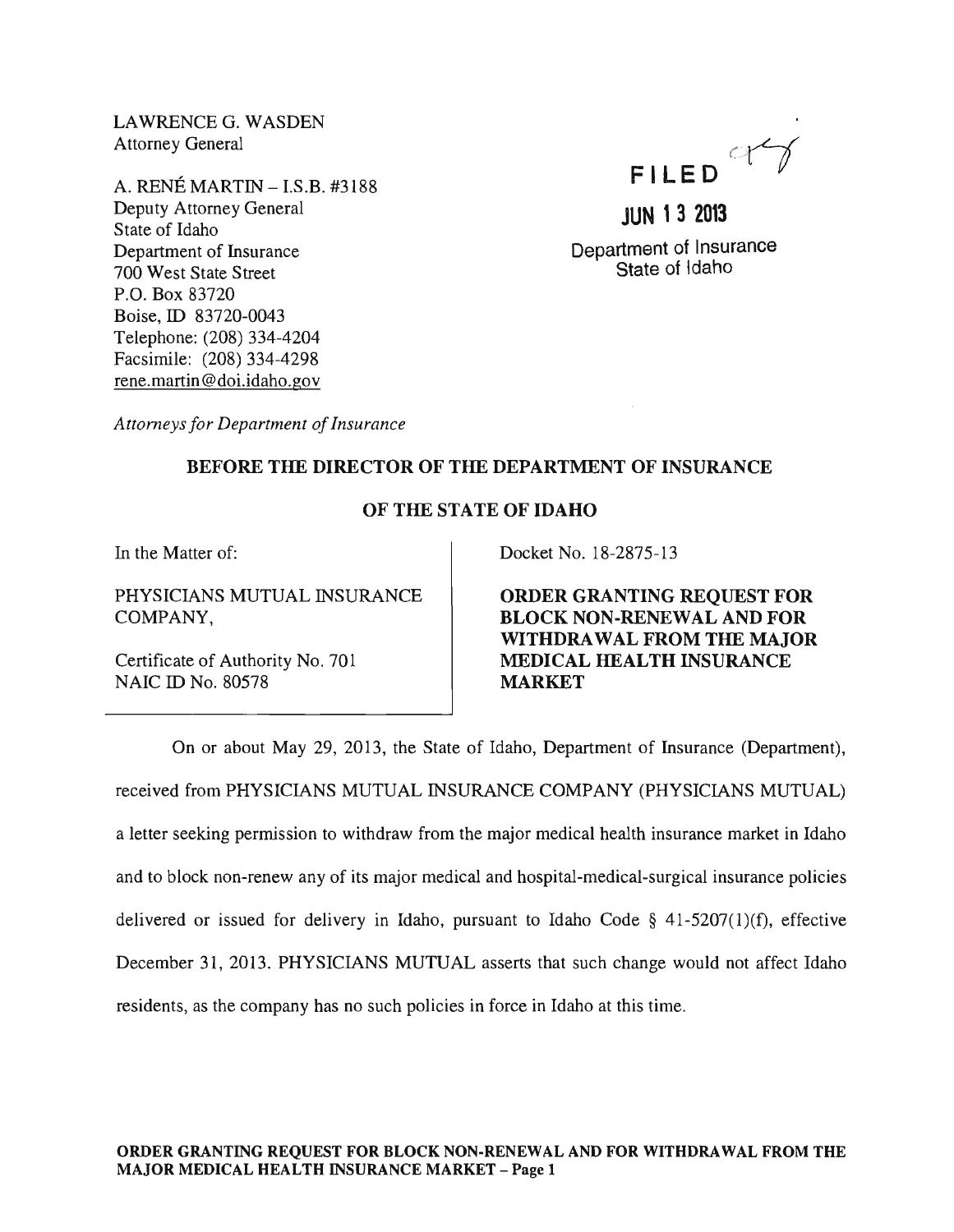PHYSICIANS MUTUAL represents to the Department that it will provide a minimum of one hundred eighty (180) days' written notice to any affected Idaho policyholders of its intent to non-renew the subject policies.

PHYSICIANS MUTUAL further represents that it intends to withdraw from the major medical health insurance market in Idaho and acknowledges that, pursuant to Idaho Code § 41- 5207(2), it will be prohibited from offering and writing any new such business in such market in Idaho for five (5) years from May 29, 2013, the date of PHYSICIAN MUTUAL's notice to the Department, as referenced above.

The proposed block non-renewal complies with the notice requirements set forth in Idaho Code §§ 41-1841(1) and 41-5207(1)(f).

The Director, having reviewed the foregoing and the requirements of Idaho Code §§ 41- 1841 and 41-5207, and good cause appearing therefor;

NOW THEREFORE, IT IS HEREBY ORDERED that PHYSICIANS MUTUAL is authorized, pursuant to Idaho Code §§ 41-1841 and 41-5207(1)(f), to effectuate a block nonrenewal of all of its major medical and hospital-medical-surgical insurance policies in Idaho, effective December 31, 2013, which change will not affect Idaho residents, as PHYSICIANS MUTUAL represents that there are no such policies in force in Idaho. FURTHER, PHYSICIANS MUTUAL shall provide written notice of not less than one hundred eighty (180) days to any Idaho policyholders that may be affected by the non-renewals authorized by this order in accordance with the notice provisions included in the company's applicable insurance policies and in Idaho Code § 41-5207.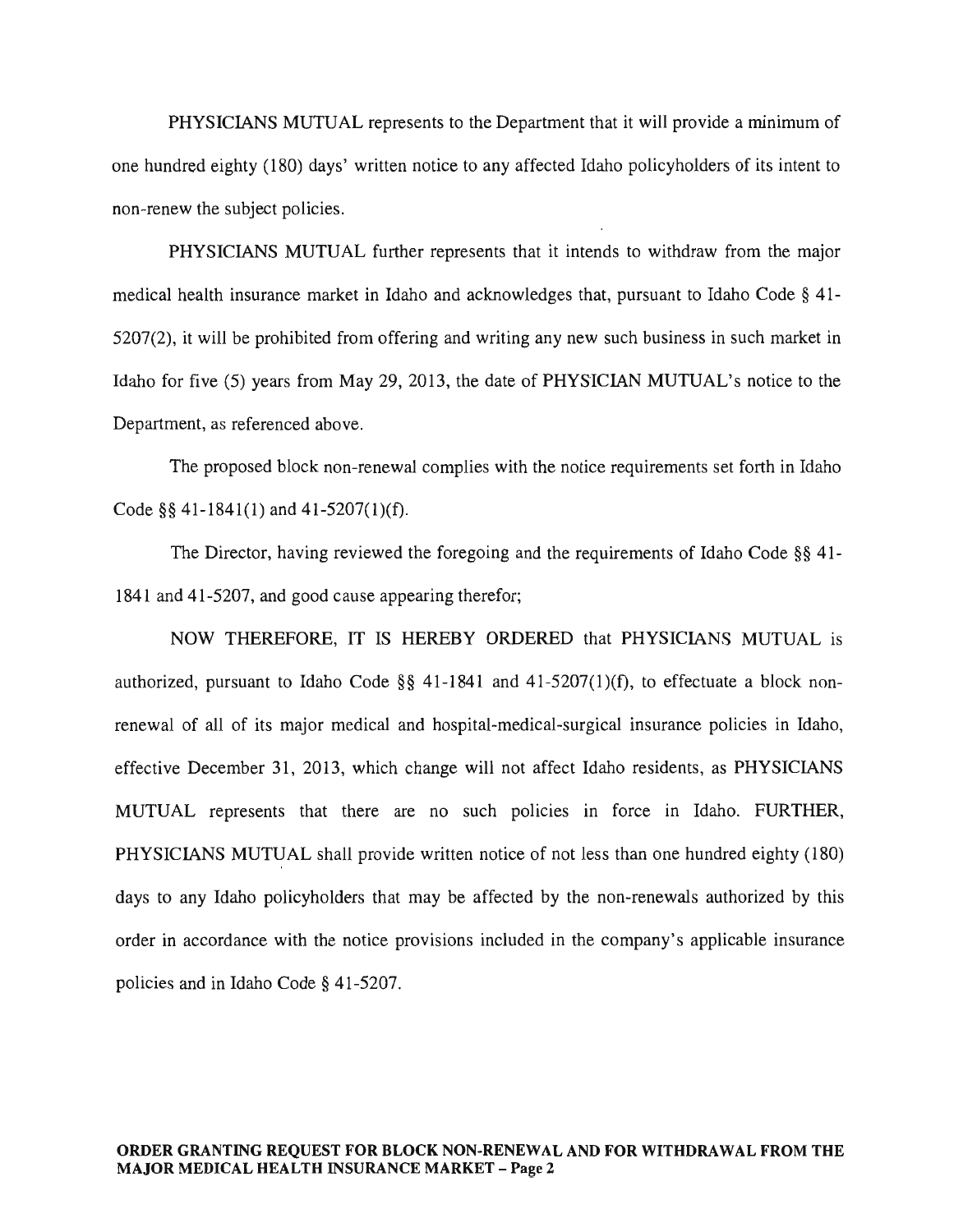IT IS HEREBY FURTHER ORDERED that PHYSICIANS MUTUAL is prohibited from offering and writing any new business in the major medical health insurance market in Idaho prior to May 29, 2018, pursuant to Idaho Code  $\S$  41-5207(2).

THIS ORDER is a final order of the Director and is EFFECTIVE IMMEDIATELY. DATED this  $\sqrt{\frac{24}{\text{day of June}}}\$ , 2013.

> STATE OF IDAHO DEPARTMENT OF INSURANCE

han feal  $\operatorname{WILL}$ Director

## NOTIFICATION OF RIGHTS

This is a final order of the Director. Any party may file a motion for reconsideration of this final order within fourteen (14) days of the service date of this order. The agency will dispose of the petition for reconsideration within twenty-one (21) days of its receipt, or the petition will be considered denied by operation of law. *See* Idaho Code § 67-5246(4).

Pursuant to Idaho Code §§ 67-5270 and 67-5272, any party aggrieved by this final order or orders previously issued in this case may appeal this final order and all previously issued orders in this case to district court by filing a petition in the district court of the county in which:

- i. A hearing was held,
- ii. The final agency action was taken,
- iii. The party seeking review of the order resides, or operates its principal place of business in Idaho, or
- iv. The real property or personal property that was the subject of the agency action is located.